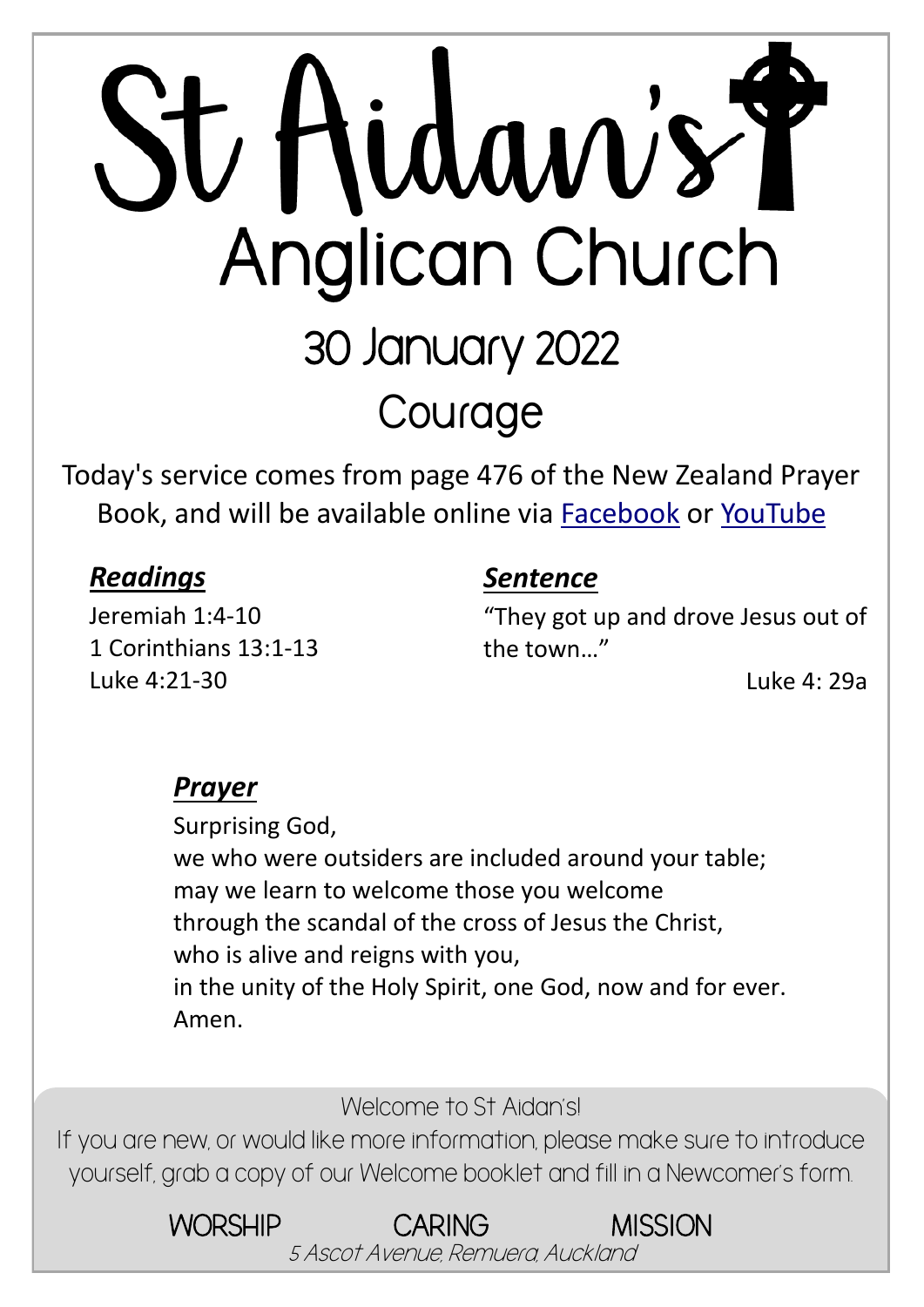# What's on at St Aidan's

# **Today**

*\*A valid My Vaccine Pass is required for attendance at all services\**

**9am** - Combined Congregations Summer Holy Communion service.

*No Kids' Church during school holidays however activity sheets are available at the rear of the church each Sunday.*

Our service will be shared later via our [Facebook page](https://www.facebook.com/StAidansRemuera/) and [YouTube](https://www.youtube.com/channel/UCp1KTUD3GRs20GGAFeAZ7fQ)  [channel](https://www.youtube.com/channel/UCp1KTUD3GRs20GGAFeAZ7fQ) for those who are unable to be with us in person.

#### This Week

Parish Office - CLOSED Monday 31<sup>st</sup> January for Auckland Anniversary Day. Usual office hours resume Tuesday  $1<sup>st</sup>$  February, however in light of the current alert settings please consider whether you need to come in or if a phone call or email is possible instead. 929 4670 ext. 1 or office@staidans.co.nz

## Next Week

**8am** - Holy Communion service.

**9:30am** - Family Service with Holy Communion.

*\*A valid My Vaccine Pass is required for attendance at all services\**

#### **Prayers**

 Juli Mercer and her family, and for all others known to us who are undergoing medical treatment at this time



- As resources arrive and Tonga begins cleaning up and rebuilding, it would be delivered safely
- We continue to pray for places around the world experiencing political unrest, and for New Zealanders who are concerned for their loved ones in these countries

# Coming Up

**Mainly Music** - 9:30am, Wednesday 9<sup>th</sup> February in the Hall.

**Wednesday Communion Service** - 11:30am, Wednesday 9<sup>th</sup> February.

**Weekly Prayer Meeting** - 9am, Fridays from  $11<sup>th</sup>$  February in the GA.

**Mission Shop Reopening** - 10am to 2pm (Thursdays only for now), from Thursday 10<sup>th</sup> February.

**Blessing of the Backpacks & Devices**  - Sunday  $13^{th}$  February during the 9:30am family service.

**Pins & Needles** - 10am, Monday 14<sup>th</sup> February, subject to relevant Covid-19 regulations at the time.

**Vestry Meeting** - 7:30pm, Thursday  $24<sup>th</sup>$  February in the GA.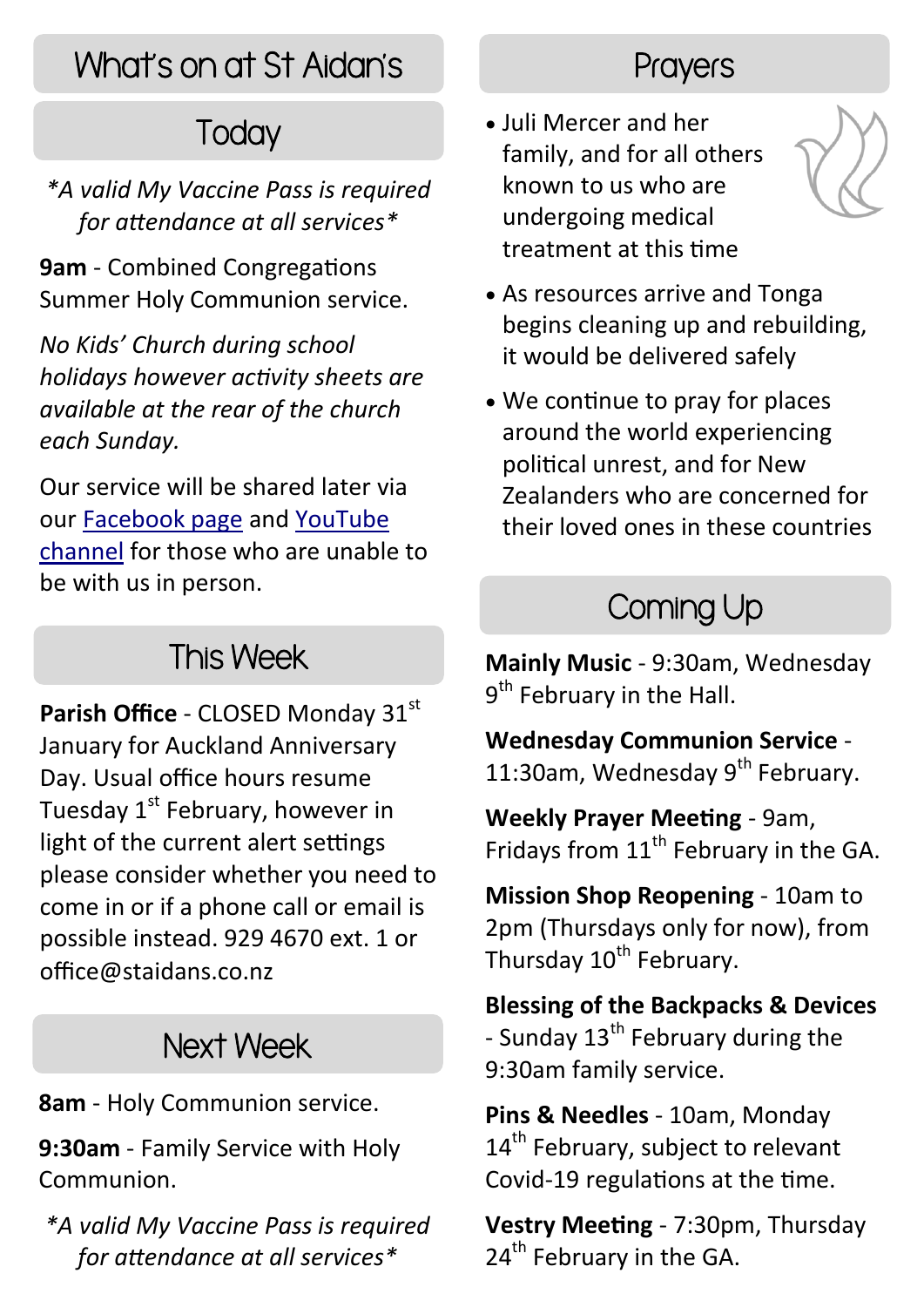### Blessing of the Backpacks

Sunday 13<sup>th</sup> February at the 9:30am service. Teachers and students of all ages - bring



along something to represent your return to places of learning and let us pray for your year ahead.

## Juli Mercer Stepping Down

Juli Mercer emailed a letter to the parish this week explaining her cancer diagnosis and explained with a road to recovery ahead of her she made the decision to step down from her role as Vicar's Warden. Juli has asked for your prayers for herself and her family. James Parkinson has agreed to step into the Vicar's warden's role and as this is a Vicar's appointment rather than an elected position this is now official.

# Mission Shop

The Mission Shop team are preparing to reopen on Thursday 10th February at 10am until 2pm. *At this stage the shop will only open on Thursdays*, with volunteers limiting their time to two hour shifts.

If you may be able to help out please have a chat to Jenny Haggitt.

Vaccine Passes will be mandatory for both customers and volunteers.

# Clergy House Painting

The Clergy House interior windows need to be painted. Do you have some time and energy and can wield a paint brush? If you are willing to help paint the interior windows we will be getting this done in the second week of March, ready for Kerry and Vaoa to arrive. We will need to arrange contractors if no help is forthcoming, so please write your name on the clipboard or contact the office if you can help.

# Tonga Emergency Appeal

**SANGLICAN MISSIONS** Anglican Missions have launched an emergency appeal for Tonga. To make a contribution visit: [www.angmissions.org.nz/donate](https://angmissions.org.nz/donate) or direct deposit to Anglican Missions Board, *Acct #* **02 0585 0001796-00** *Particulars/Reference*: Your Name *Code*: Tonga

#### Back in Red

Now that we are back in Red level we have stopped serving morning tea again and have returned to socially distancing in church.

Please continue to use masks, space yourselves out and communion to be served in one kind - bread only.

As and when rules change again we will keep you informed.